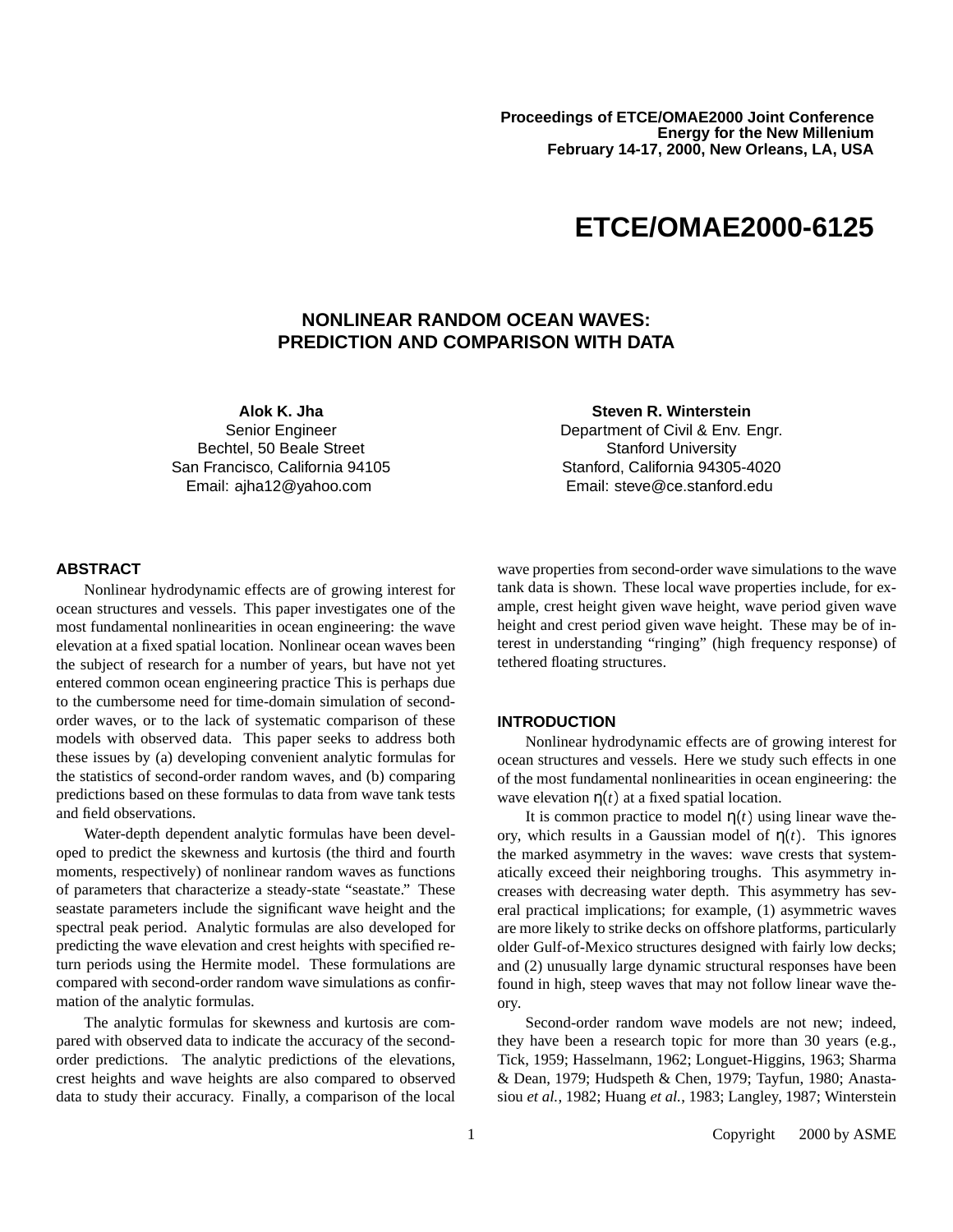*et al.*, 1991) and remain so today (e.g., Marthinsen & Winterstein, 1992; Hu & Zhao, 1993; Vinje & Haver, 1994; Winterstein & Jha, 1995). However, they have not entered common offshore engineering practice, which applies either random linear (Gaussian) waves, or regular waves that fail to preserve  $S_{\eta}(\omega)$ , the wave power spectrum.

Several drawbacks to second-order random waves may be suggested: (1) convenient statistical analysis methods for second-order models are often lacking; and (2) the accuracy of second-order models may be questioned, for example due to their neglect of still higher-order effects. We seek to address both concerns here. Regarding the first issue, we fit new analytical results for wave moments, and establish moment-based estimates of the probability distributions of wave elevation, crests, and heights. The second issue, concerning accuracy of second-order models, is addressed through comparison of theory with various wave tank and ocean wave measurements.

#### **WAVE MODEL**

Second-order Volterra models [Schetzen, 1980] have come under increasing use for modeling non-Gaussian random processes in offshore engineering (e.g. Winterstein *et al.*, 1994b; SWIM 2.0, 1995; WAMIT 4.0, 1995).  $\eta(t)$  is accordingly modeled as the sum of a linear (Gaussian) process  $\eta_1(t)$  plus a second-order (non-Gaussian) correction,  $\eta_2(t)$ , which is found from a perturbation analysis:

$$
\eta(t) = \eta_1(t) + \eta_2(t) \tag{1}
$$

For the second-order  $\eta(t)$  in Eqn. 1, the standard Fourier sum for the linear part  $\eta_1(t)$  is

$$
\eta_1(t) = \sum_{k=1}^N A_k \cos(\omega_k t + \theta_k) = \text{Re} \sum_{k=1}^N C_k \exp(i\omega_k t) \qquad (2)
$$

in which Re indicates the real part of a complex number, and  $C_k = A_k \exp(i\theta_k)$  are the complex Fourier amplitudes, defined in terms of Rayleigh distributed amplitudes *Ak*, and uniformly distributed phases  $\theta_k$ . The  $C_k$ 's are mutually independent of one another. The mean-square value of *A<sup>k</sup>* is

$$
E[A_k^2] = 2S_\eta(\omega_k)d\omega_k; \qquad d\omega_k = \omega_k - \omega_{k-1} \tag{3}
$$

Based on Volterra theory, second-order corrections are induced at the sums and differences of all wave frequencies contained in  $\eta_1(t)$ :

$$
\eta_2(t) = \text{Re} \sum_{m=1}^{N} \sum_{n=1}^{N} C_m C_n \left[ H_{mn}^+ e^{i(\omega_m + \omega_n)t} + H_{mn}^- e^{i(\omega_m - \omega_n)t} \right] \tag{4}
$$

In general, the functions  $H_{mn}^+$  and  $H_{mn}^-$  are known as quadratic transfer functions (QTFs), evaluated at the frequency pair  $(\omega_m, \omega_n)$ . Similar expressions arise in describing second-order diffraction loads of floating structures [Jha *et al.*, 1997]; in this case the QTFs are calculated numerically from nonlinear diffraction analysis (e.g., WAMIT 4.0, 1995).

In predicting motions of floating structures, in view of the relevant natural periods, interest commonly lies with either *Hmn* (springing) or  $H_{mn}^-$  (slow-drift) but not both. For example, in the case of the spar floating structure [Jha *et al.*, 1997], the slow-drift forces and hence the difference-frequency components generally govern the global motions of the spar. In contrast, in the nonlinear wave problem both sum and difference frequency effects play a potentially significant role. Fortunately, unlike QTF values for wave loads on floating structures, which must be found numerically from diffraction analysis, closed-form expressions are available for both the sum- and difference-frequency QTFs for second-order waves (e.g., Langley, 1987; Marthinsen & Winterstein, 1992). Including the effect of a finite water depth *d*, for example, the sum-frequency QTF can be written as

$$
H_{mn}^{+} = \frac{\frac{g k_m k_n}{\omega_m \omega_n} - \frac{1}{2g} (\omega_m^2 + \omega_n^2 + \omega_m \omega_n) + \frac{g}{2} \frac{\omega_m k_n^2 + \omega_m k_n^2}{\omega_m \omega_n (\omega_m + \omega_n)}}{1 - g \frac{k_m + k_n}{(\omega_m + \omega_n)^2} \tanh(k_m + k_n) d} - \frac{g k_m k_n}{2 \omega_m \omega_n} + \frac{1}{2g} (\omega_m^2 + \omega_n^2 + \omega_m \omega_n)
$$
(5)

in which the wave numbers  $k_n$  are related to the frequencies  $\omega_n$ by the linear dispersion relation  $\omega_n^2 = g k_n \tanh(k_n d)$ . The corresponding difference-frequency transfer function,  $H_{mn}^-$ , is found by replacing  $\omega_n$  by  $-\omega_n$  and  $k_n$  by  $-k_n$ .

Because  $\eta(t)$  is non-Gaussian, interest focuses on its skewness  $\alpha_3$  and kurtosis  $\alpha_4$ . In terms of the significant wave height  $H_s = 4\sigma_{\eta}$ , and peak spectral period  $T_p$ , these are predicted by a second-order wave model to be of the form:

$$
\alpha_3 \sigma_{\eta}^3 = \overline{(\eta_1 + \eta_2)^3} = m_{31} (T_p) H_s^4 + m_{33} (T_p) H_s^6 \tag{6}
$$

$$
(\alpha_4 - 3)\sigma_{\eta}^4 = \overline{(\eta_1 + \eta_2)^4} = m_{42}(T_p)H_s^6 + m_{44}(T_p)H_s^8 \qquad (7)
$$

(The overbars in these results denote the averaging or expected value operation.) The  $m_{ij}(T_p)$  are "response moment influence coefficients," the contribution to response moment (cumulant) *i* due to terms of order  $O(\eta_2^j)$ . In general these coefficients are conveniently calculated from Kac-Siegert analysis (Eqns. 12–15, Winterstein *et al.*, 1994b; Ude *et al.*, 1993). We assume here the spectrum of  $\eta_1(t)$  is of the form  $H_s^2T_p f(\omega T_P)$ , so that  $\eta_1(t)$ scales in amplitude with  $H_s$  and in time with  $T_p$ . Such is the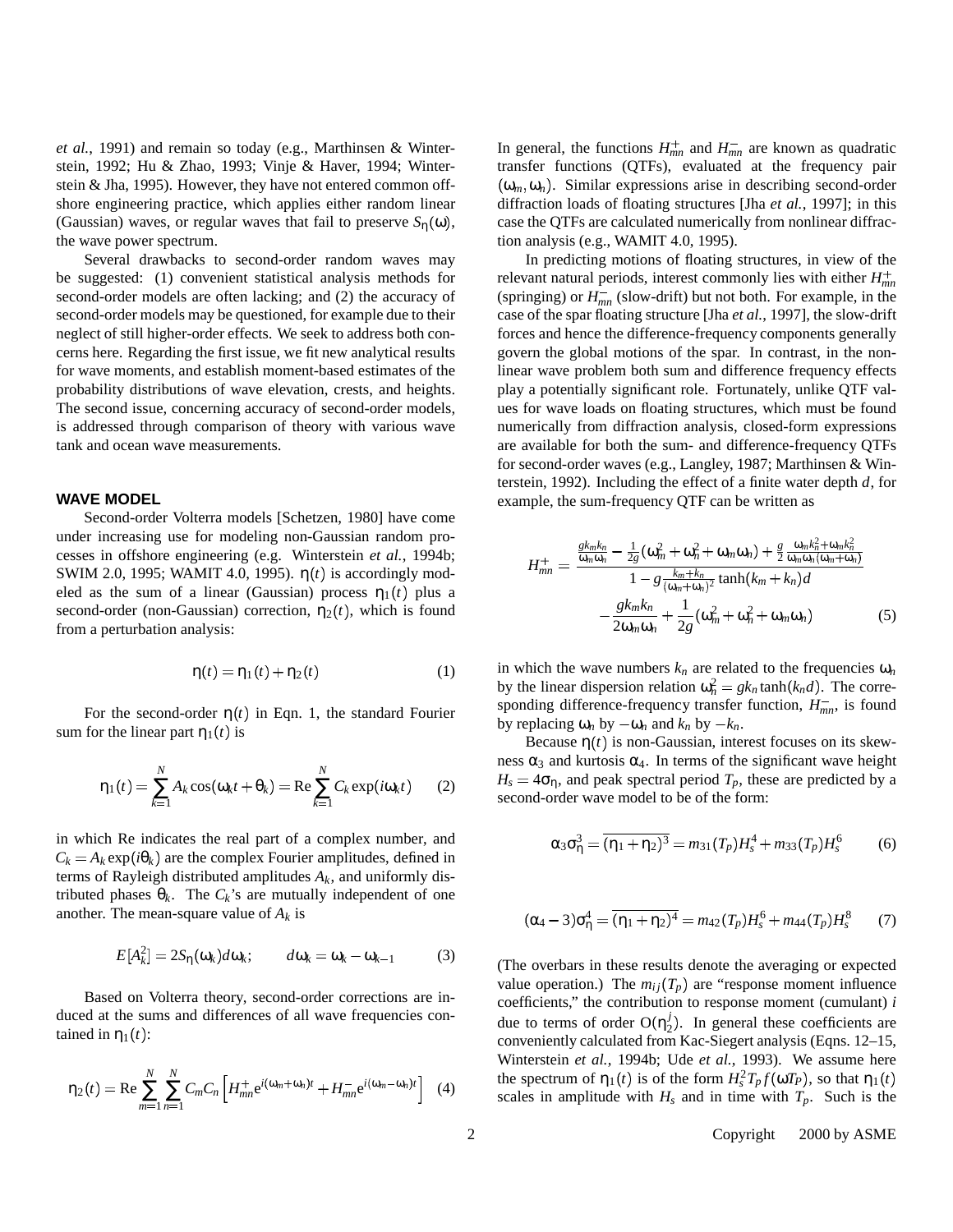form, for example, of a JONSWAP spectrum with fixed value of the peakedness parameter γ.

It is useful to define the unitless wave steepness  $S_p = H_s/L_p$ , in which the characteristic wave length  $L_p = gT_p^2/2\pi$  uses the linear dispersion relation. Note that  $S_p$  is typically far less than unity, and a perturbation analysis commonly retains only leading-order terms in *Sp*. For deep-water waves the coefficients  $m_{ij}(T_p)$  are proportional to  $L_p^{-j}$ , and they remain nearly so for finite depths as well. Retaining the leading terms in  $S_p$  from Eqns.  $6 - 7$ :

$$
\alpha_3 = k_3 S_p \; ; \; \alpha_4 - 3 = k_4 \alpha_3^2 \tag{8}
$$

In particular, for a JONSWAP wave spectrum with peakedness factor γ, we have fit the following *k*<sup>3</sup> and *k*<sup>4</sup> expressions to results for a wide range of depths [Winterstein & Jha, 1995]:

$$
k_3 = \frac{\alpha_3}{S_p} = 5.45\gamma^{-0.084} + \left\{ \exp \left[ 7.41 \left( d/L_p \right)^{1.22} \right] - 1 \right\}^{-1} \tag{9}
$$

$$
k_4 = \frac{\alpha_4 - 3}{\alpha_3^2} = 1.41\gamma^{-0.02}
$$
 (10)

The second term in this result for  $\alpha_3$  reflects the effect of a finite water depth  $d$ : in shallower waters the skewness  $\alpha_3$  grows, as the waves begin to "feel" the bottom.

Note also that while the skewness is predicted to vary linearly with steepness, the kurtosis is predicted from Eqn. 8 to vary quadratically with the steepness  $S_p$ . Since the steepness is far less than unity (squared steepness even smaller), this suggests that nonlinear effects will be most strongly displayed by the skewness, and hence by the wave crests rather than the total peak-to-trough wave heights. This second-order model may less accurately predict kurtosis, however, as higher-order omitted effects may be of the same order of magnitude.

#### **Scope and Organization**

In the following sections, we develop and compare analytical wave predictions to the second-order random wave model and to both wave tank data and ocean wave measurements. The comparisons are at the following three levels:

**Moments of wave time histories**: We will first compare the predicted wave history moments—specifically, the skewness,  $\alpha_3$ , and kurtosis,  $\alpha_4$ —across a broad range of seastates observed from both wave tank and measured ocean conditions.

**Cumulative Distribution Functions** (CDFs) of wave elevations, wave crests and wave heights: These comparisons will assess whether or not the second-order model is able to predict these CDFs, over and above predicting the third and fourth moments of the waves. Two distinct comparisons will be made: (1) analytical models of the various CDFs will be shown to accurately predict—and hence replace the need for full time-domain simulation of random secondorder waves; and (2) the resulting analytical models of the various CDFs will be used to assess the ability of secondorder wave theory to predict wave elevations, crests, and heights in both wave tank and ocean field conditions.

**Local Wave Parameters.** This study investigates the ability of the model to predict local properties of the wave profile; e.g., marginal mean and standard deviation of a wave crest given a wave height, of wave period given a wave height and similar marginal moments of other local wave properties.

#### **COMPARISON OF** α<sup>3</sup> **AND** α4**: DATA VS. PREDICTION**

Here and throughout, we shall compare the predicted and observed wave results from two different data sets: one from a wave tank and one from the ocean. The wave tank measurements reflect wave histories with target  $H_s$  of 4m to 18m in approximately 308m water depth [MARINTEK, 1989; MARINTEK, 1990]. We consider 18 wave tank histories, each about 2 hours, processed here as 36 1-hour time histories. The ocean wave histories are laser measurements taken at the Ekofisk platform in the North Sea, located at a water depth of approximately 70m. These measurements are for durations of about 18 minutes, collected every 3 hours during the year 1984. From the annual data set, we select seastates with  $H_s$  above 4.5m and with skewness values between -0.05 and 0.4 (to avoid anomalous histories with potential measurement errors). This results in selection of 132 time histories.

Figure 1 compares predicted skewness and kurtosis trends (from Eqns. 9 and 10 with  $\gamma$ =3.3) with the observed sample moments from the 1-hour wave tank histories. The predicted skewness trend line shows excellent agreement with the data: the predicted trend has slope  $k_3$ =4.93, compared with the slope estimate  $4.97 \pm 0.12$  (mean $\pm$ std. error) from the observed skewness values. Note that the effect of the depth-dependent ( $d \approx 308$ m) term in Eqn. 9 will cause only a slight increase in the prediction and is neglected here.

In contrast, Fig. 1b shows that the second-order model considerably underestimates the kurtosis of the model test waves. The mean regression slope of  $4.96 \pm 0.33$  for the observed  $k_4$  is about 4 times the predicted *k*<sup>4</sup> value. This lends some support to the view, noted earlier, that the second-order model predicts the kurtosis value less accurately due to omitted higher-order effects [Vinje & Haver, 1994].

In contrast, for the Ekofisk field data, the second-order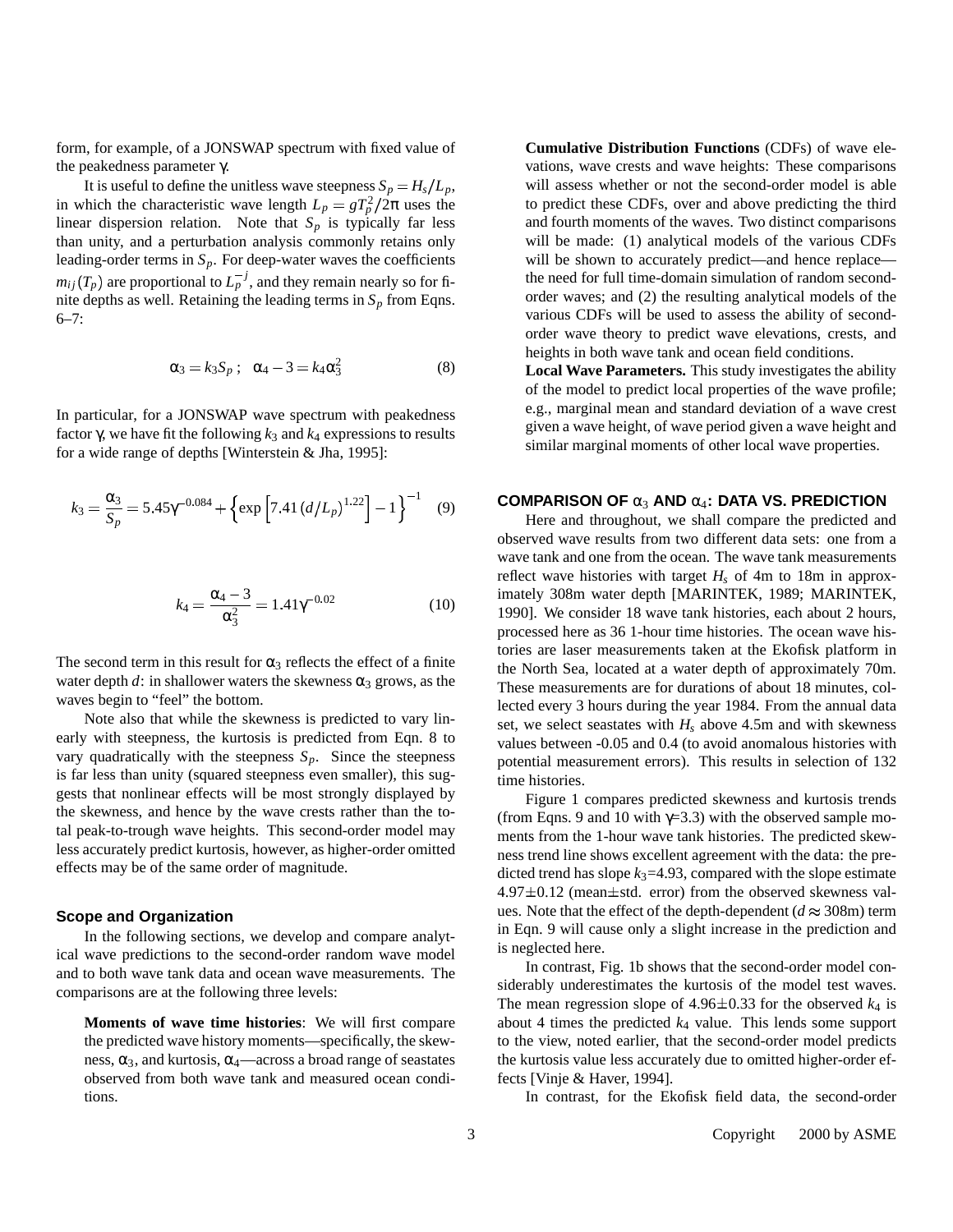

Figure 1. Skewness and kurtosis comparison for Snorre model test wave measurements and the second-order model

model is found to accurately predict *both* skewness and kurtosis. The predicted skewness is in fact a bit higher than measurements (Figure 2a), while the kurtosis prediction follows the observed trend almost exactly (Figure 2b). Note the additional scatter in observed skewness values compared with the preceding wave tank results; this arises because the Ekofisk samples are of only 20-minute durations. Note also that our "predicted trend" results are based on linear regression with zero intercept (i.e., constrained so that the Gaussian moments are obtained as the steepness  $S_p$  goes to zero).

In view of these results, one may ask why the second-order model should better match field data than model test results. Several possibilities may be advanced. First, the model test results may be indicative of more severe seastates, in which higher-order



(b) Kurtosis comparison

Figure 2. Skewness and kurtosis comparison for Ekofisk ocean wave measurements and the second-order model using fitted *H<sup>s</sup>* , *T<sup>p</sup>* and γ values from measurements

effects (e.g., on kurtosis) may be more significant. Alternatively, the Ekofisk data may show short-crested behavior, which is not included in our long-crested second-order model. In this case, the apparent agreement between theory and model in Figure 2 may be the fortunate result of offsetting errors; i.e., while our model tends to underestimate nonlinear effects of long-crested waves, the short-crestedness of Ekofisk reduces the observed kurtosis values to a comparable level.

In any case, assuming the wave tank accurately reproduces severe seastates with long-crested waves, it appears that secondorder models may underpredict nonlinear effects (e.g., kurtosis levels). The second-order model may be more adequate for more moderate conditions, as seen in Ekofisk.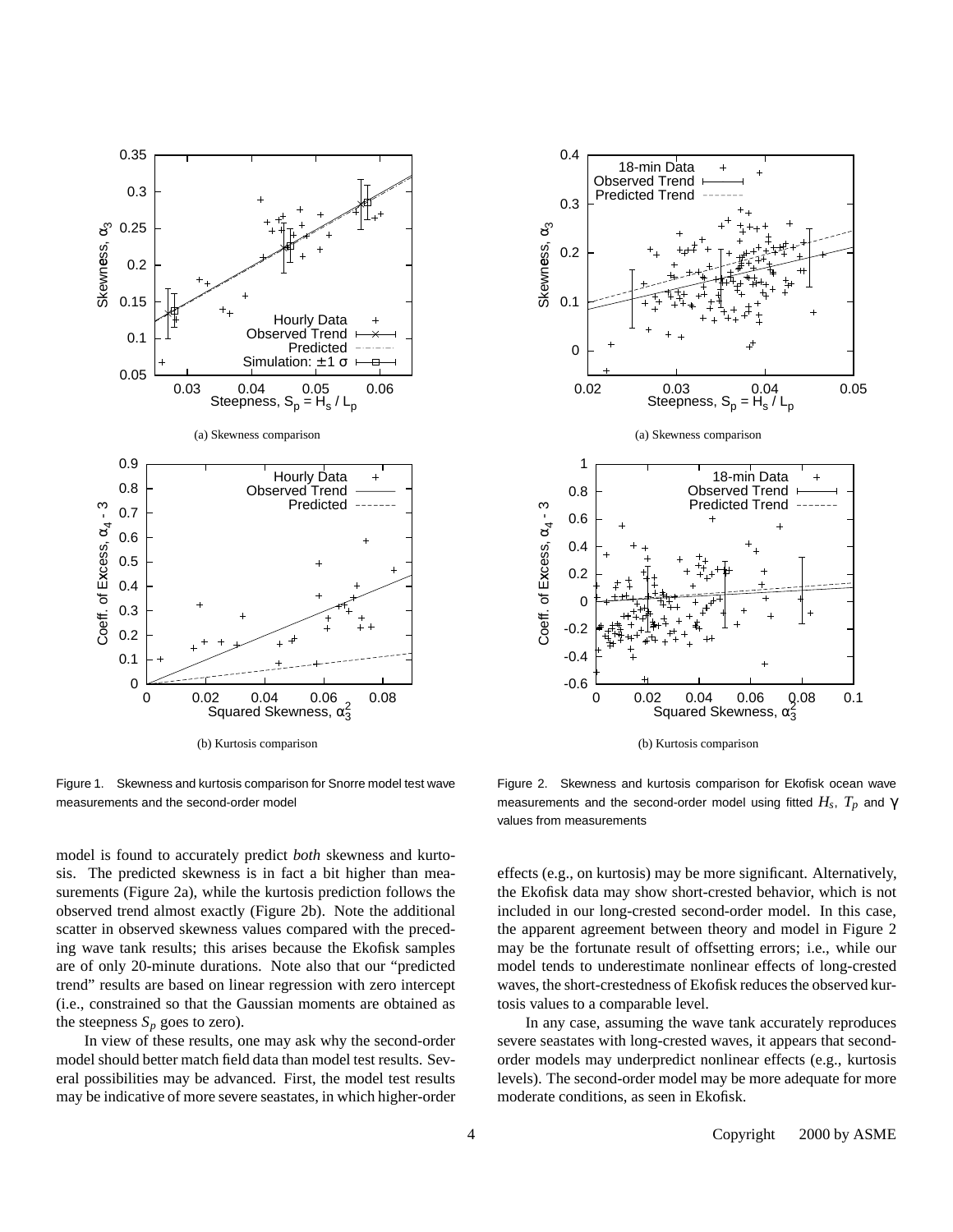Table 1. Summary information of the three wave data sets used in CDF comparisons of wave elevations, wave crests, and wave heights. *H<sup>s</sup>* and  $T_p$  values are found from fitting a JONSWAP spectral shape, with  $γ=3.3$ in all cases.

| Set | Description                              | $H_s(m)$ | $T_p(s)$ | Duration (hrs) |
|-----|------------------------------------------|----------|----------|----------------|
| 1   | Snorre:<br><b>Tests</b><br>504, 505, 506 | 13.4     | 13.75    | 5.79           |
| 2   | Snorre: Test<br>304                      | 7.05     | 12.0     | 1.93           |
| 3   | Ekofisk: 14<br>18-min seg-<br>ments      | 5.14     | 9.8      | 3.98           |

## **CDF PREDICTIONS I: ANALYTICAL VS SECOND-ORDER SIMULATION**

As earlier noted, for practical applications we are concerned with the CDF (Cumulative Distribution Function) of various quantities; e.g., (1) the instantaneously varying wave elevation level; (2) the resulting wave crest height; and (3) the total crestto-trough wave height.In this section, we propose a set of analytical models for each of these CDFs, and confirm that they adequately describe the simulated behavior of second-order random waves. This simplifies the application of second-order wave theory considerably, removing the need for full time-domain simulation of second-order waves (e.g., through double Fourier sums). The following section will then compare these simple analytical models—which are found consistent with second-order waves with measured CDF results for both wave tank and Ekofisk field data.

#### **Summary of Wave Case Studies**

We focus here on three wave data sets: (1) three 2-hour measurements representing the same seastate from the Snorre wave tank tests, (2) one 2-hour measurement again from the Snorre wave tank tests, representing a less severe seastate with different steepness  $S_p$ , and (3) fourteen 18-minute Ekofisk wave measurements, chosen to represent similar climate conditions. We present a summary of the three data sets in Table 1.

#### **Analytical Predictions for Second-order Simulations**

The proposed analytical models to match the second-order simulated results are based on the Hermite model [Winterstein *et al.*, 1994a] for the wave elevation and crest height and based on the Naess model [Naess, 1985] for wave heights.

**Analytical Wave Elevation Models.** The Gaussian model for wave elevation is given as

$$
Prob[Elevation > \eta] = 1 - \Phi\left[\frac{\eta - \overline{\eta}}{\sigma_{\eta}}\right]
$$
 (11)

where  $\Phi()$  is the standard normal CDF, and  $\overline{\eta}$  is the mean wave elevation. The Hermite model is in general a cubic transformation of a standard Gaussian process, based on the first four moments of the wave process. We use a simplified form of the Hermite model here, applicable over a wide probability range for second-order random waves. This simplification results because the predicted kurtosis levels for second-order waves do not significantly affect the transformations; hence, we only retain the quadratic, skewness-based term in the Hermite transformation. In this simplified Hermite model, a standard normal variable *u* can be transformed to a non-Gaussian wave elevation level *x* as follows:

$$
x = g(u) = \overline{\eta} + \kappa \sigma_{\eta} \left[ u + \frac{\alpha_3}{6} (u^2 - 1) \right]
$$
 (12)

where  $\kappa = 1/\sqrt{1 + \alpha_3^2/18}$ . For a given value of *u*, the transformed value  $x = g(u)$  has the same CDF value of  $\Phi(u)$ . In practice, it is simplest to use this model by specifying a probability level *p* of interest: one first calculates the standard Gaussian fractile  $u_p$  (for which  $\Phi(u_p) = p$ ), and substitutes that *u* value into Eqn. 12 to find the non-Gaussian fractile value. (Note that Eqn. 9 will be used here to predict the skewness value  $\alpha_3$  in Eqn. 12.)

**Analytical Crest Height Models.** The crest height of a Gaussian narrow-band process follows the Rayleigh distribution:

$$
Prob[C_r > c] = \exp(-0.5(c/\sigma_\eta)^2)
$$
 (13)

The corresponding second-order crest elevation  $\eta_c$  at the same fractile can be estimated using the same transformation  $g()$  as in Eqn. 12:

$$
\eta_c = g(c_r) = \overline{\eta} + \kappa \sigma_{\eta} \left[ c_r + \frac{\alpha_3}{6} (c_r^2 - 1) \right]
$$
 (14)

Again, one may first start with a given fractile *c<sup>p</sup>* of the Rayleigh variable in Eqn. 13, and transform it to find the corresponding fractile of the non-Gaussian crest η*c*.

**Analytical Wave Height Models.** For a narrow-band Gaussian process, the total crest-to-trough wave height also follows a Rayleigh model, with twice the amplitude of the crest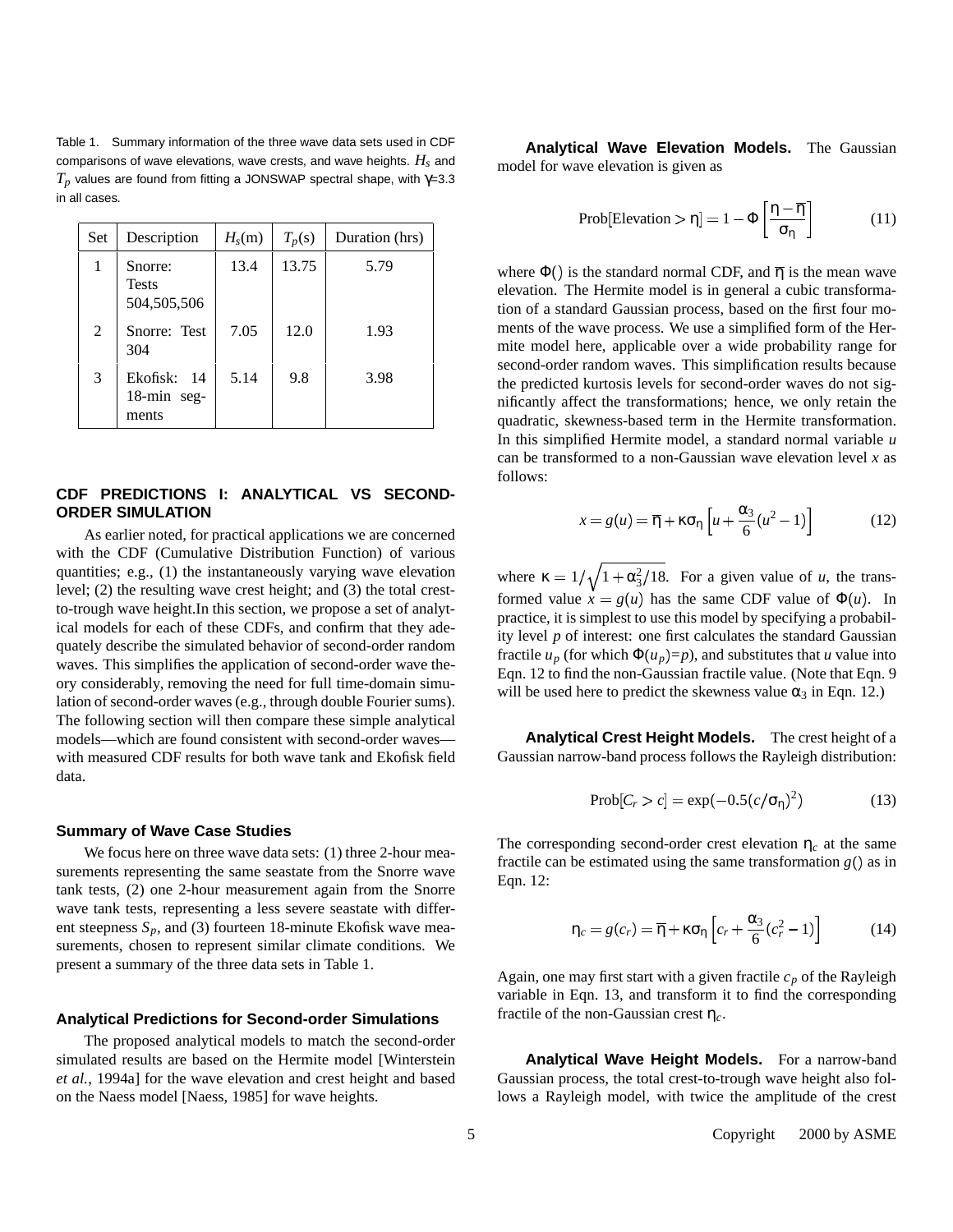

Figure 3. Wave elevation CDF: 2nd-order sim. vs. Hermite (Set 1)

model in Eqn. 13:

$$
Prob[H_r > h_r] = \exp\left[-\frac{(h_r/\sigma_\eta)^2}{8}\right]
$$
 (15)

For non-Gaussian processes, in contrast, positive skewness values indicate systematically larger crests than troughs, while larger-than-Gaussian kurtosis values (above 3) suggest systematic excess of the total crest-to-trough range (over that of a Gaussian process). As we have seen earlier, random second-order wave models have kurtosis values only slightly greater than 3; hence we may expect their predicted wave heights to be relatively unaffected by nonlinear effects.

The remaining correction to the Rayleigh model in Eqn. 15 concerns the effect of non-zero spectral bandwidth. Range values will tend to decrease, compared with the Rayleigh model, as the spectral bandwidth increases. We seek to reflect this effect through a simple model proposed by Naess:

$$
Prob[H > h] = \exp\left[-\frac{(h/\sigma_{\eta})^2}{4(1-\rho)}\right]
$$
 (16)

Here  $\rho$  is taken as the autocorrelation function value at half the dominant wave period. For a JONSWAP spectrum with  $\gamma$ =3.3 and 7.0 the values of  $\rho$  are -0.73 and -0.80, respectively. Of course, as  $\rho \rightarrow -1$  this result approaches the narrow-band Rayleigh model (Eqn. 15).

**Numerical Results.** The WAVEMAKER routine has been used here to simulate both first-order (Gaussian) and



Figure 4. Norm. crest height CDF: 2nd-order sim. vs. Hermite (Set 1)



Figure 5. Norm. wave height CDF: 2nd-order sim. vs. Naess (Set 1)

second-order (non-Gaussian) wave time histories. These have been processed to develop the simulated CDFs of the wave elevations, crest heights and wave heights. Simulations have been performed for all three wave data sets. In each case, the simulations were based on the measured wave spectrum. The time resolution of the simulated histories is chosen to be the same as that of the measured histories (*dt*=.42s for wave tank tests, 0.50s for Ekofisk). The total simulated durations are generally longer than the total observed durations, in an effort to "fill in" the tails of the distributions and thereby offer a more robust comparison in the tails.

The resulting CDFs for wave elevation, crest height, and wave height for data set 1 are shown in Figures 3, 4, and 5 re-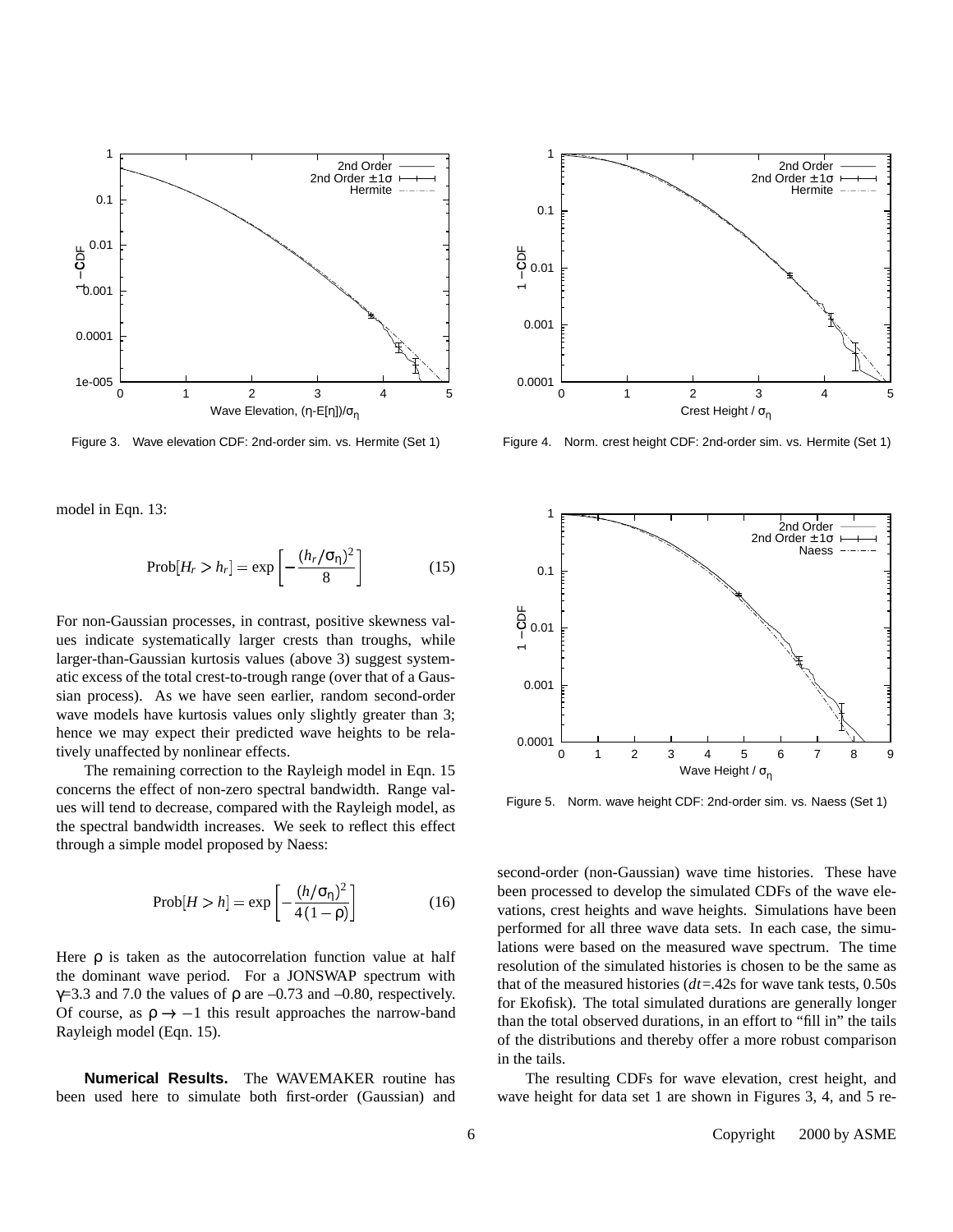

Figure 6. Wave elevation CDF: Data vs. analytical models (Set 1)

spectively. The analytical models are found to provide excellent agreement with the simulated second-order results. (The Naess model here uses  $p = -0.73$  based on  $\gamma = 3.3$ ). Similar levels of agreement were found for the remaining two data sets as well. Hence we believe these analytical models accurately represent the behavior of second-order random waves. They will be used in the next section to test whether this second-order random wave behavior is consistent with field and model test data.

## **CDF PREDICTIONS II: ANALYTICAL VS OBSERVA-TIONS**

## **Comparison of Wave Elevation Distributions**

The analytical models (for elevation, crest, and wave heights) are now compared here to the measured results from the three data sets. (Recall that these data sets are described in Table 1.) Figures 6, 7, and 8 show wave elevation CDFs for data sets 1, 2, and 3 respectively. In addition to the skewnessbased Hermite model described above (Eqn. 12), Figure 6 also shows results for a model ("Cubic Hermite") that uses all four wave moments, as obtained from the measured data. The standard Gaussian model is also included for comparison.

**Results.** As might be expected, the Gaussian model underestimates extreme wave elevations in all cases. With its inclusion of skewness effects, the Hermite model provides a notable improvement. This Hermite model is most accurate for the field data (set 3), while it somewhat underestimates wave elevations for the model test in data set 1 and (especially) in data set 2. (Note that this is not a deficiency of the Hermite model but rather of second-order wave theory, which has been used to parameterize the moment-based Hermite model.) This is not surprising, in



Figure 7. Wave elevation CDF: Data vs. analytical models (Set 2)



Figure 8. Wave elevation CDF: Data vs. analytical models (Set 3)

view of the earlier results showing that second-order models underestimated kurtosis values for wave tank histories (Figure 1b). Indeed, somewhat better agreement is found from the (Cubic) Hermite model, which is based on the actual four moments of the wave tank history (Figure 6).

#### **Comparison of Crest Height Distributions**

Figures 9, 10, and 11 show CDFs of wave crests for data sets 1, 2, and 3 respectively. In addition to the Hermite crest model (Eqn. 14), these figures show several other commonly used distributions. One is a Rayleigh model (Eqn. 13), consistent with a Gaussian model of the wave elevation process. Another is an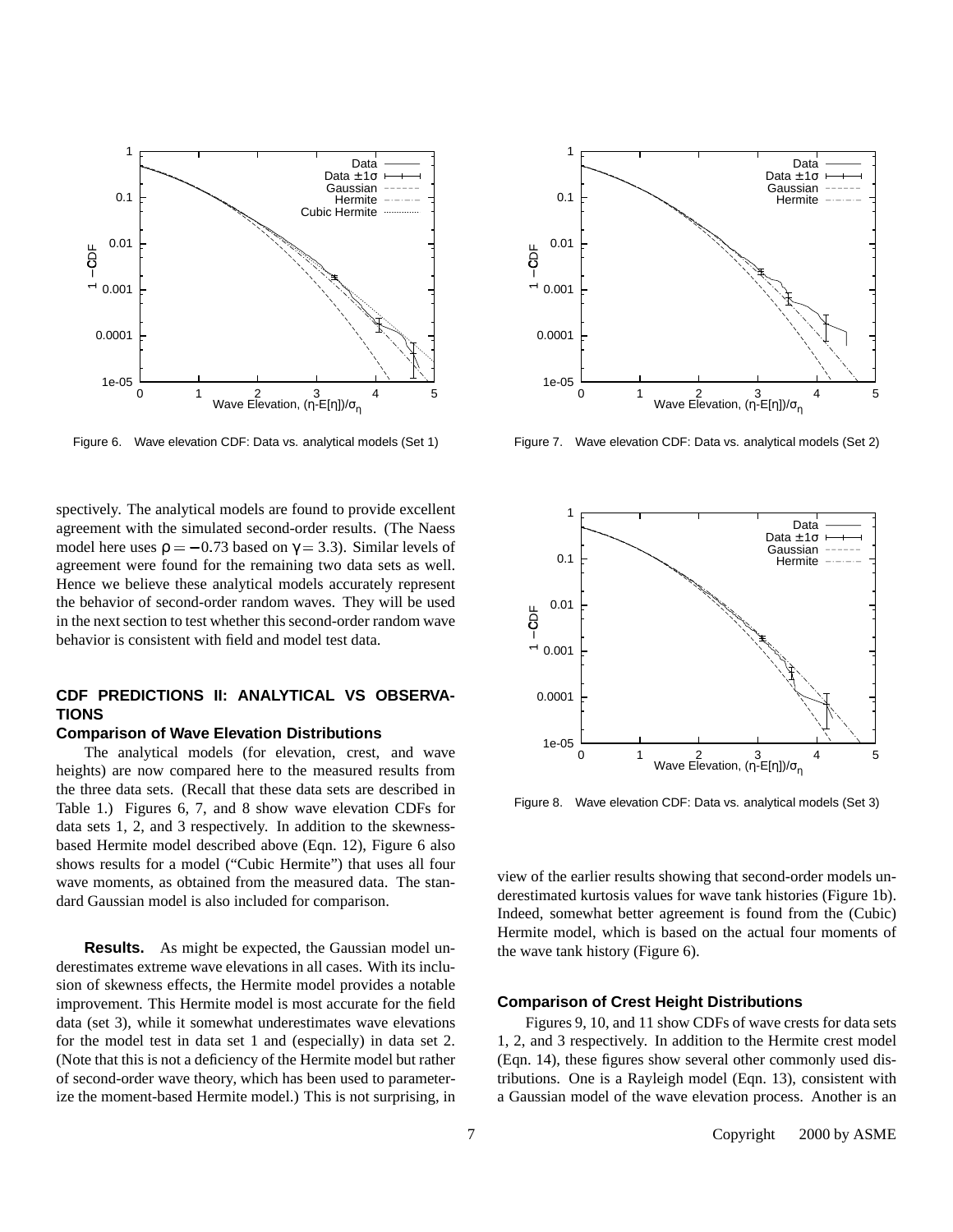

Figure 9. Norm. crest height CDF: Data vs. analytical models (Set 1)



Figure 10. Norm. crest height CDF: Data vs. analytical models (Set 2)

empirical formula fit by Haring et al [Haring *et al.*, 1976] to observed ocean crest data:

$$
\text{Prob}[C > c] = \exp\left\{-\frac{1}{2}\left(\frac{c}{\sigma_{\eta}}\right)^{2}\left[1 - 4.37\frac{c}{d}\left(0.57 - \frac{c}{d}\right)\right]\right\}
$$
\n(17)

**Results.** The crest CDFs show the same trends as the wave elevation results. The Rayleigh distribution, implied by a Gaussian process model, underestimates extreme crests in all cases. The Hermite model again provides an improvement, and is again most accurate for the field data (set 3). The Hermite



Figure 11. Norm. wave crest CDF: Data vs. analytical models (Set 3)



Figure 12. Norm. wave height CDF: Data vs. analytical models (Set 1)

model (and hence second-order theory) underestimates extreme crests in the wave tank (Figures 9 and 10), to a greater degree than its underestimation of the wave elevation CDF. This again is consistent with the apparent kurtosis underestimation by secondorder theory. Finally, the Haring model is roughly as accurate as the Hermite model for the field data (set 3; water depth *d*=70m), but is less accurate than the Hermite model for the wave tank tests (depth  $d \approx 300$ m). We believe the Haring model should not be applied, nor was intended to apply, in such deep-water locations; it was calibrated at shallower locations, and approaches the Rayleigh for deep-water sites.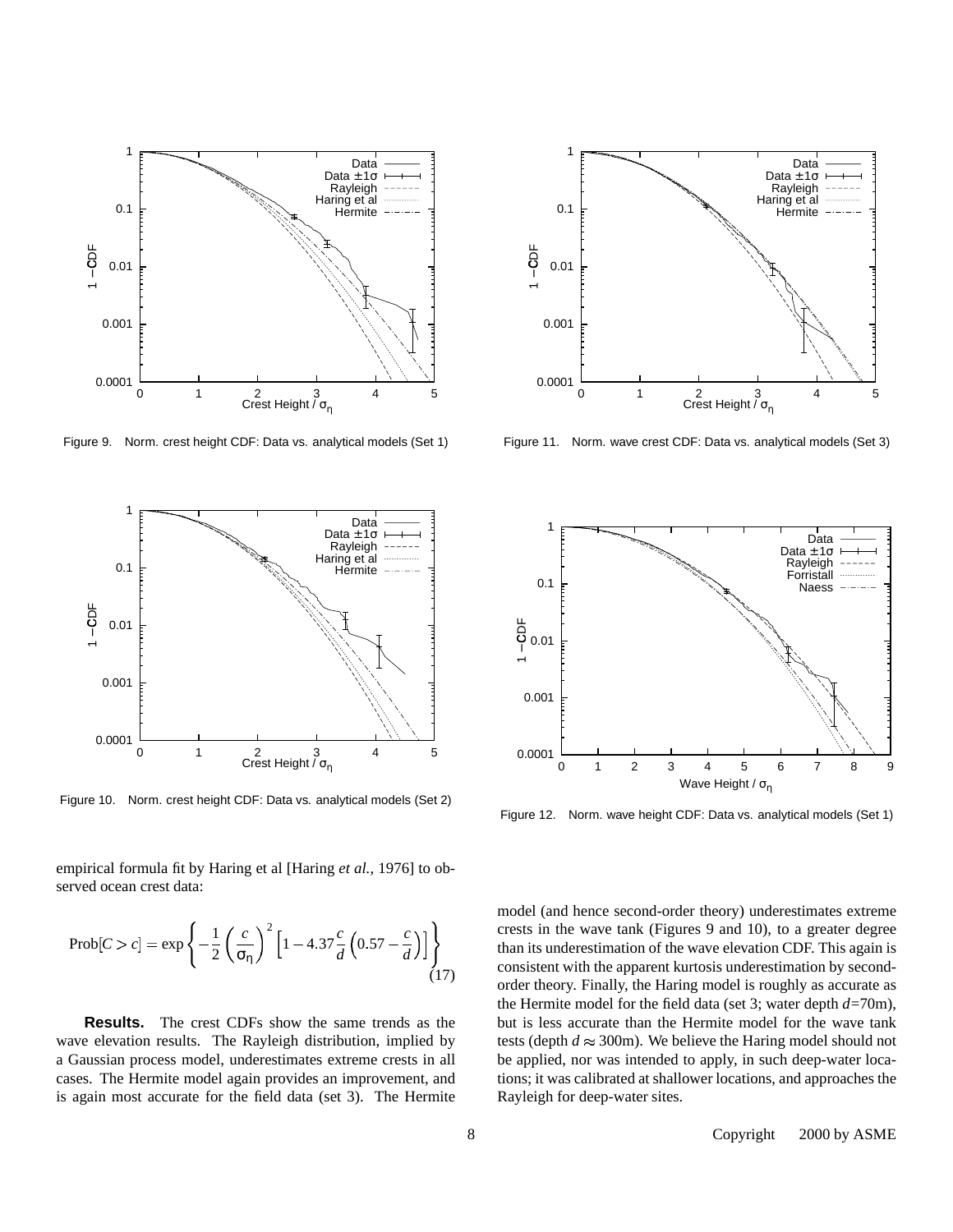

Figure 13. Norm. wave height CDF: Data vs. analytical models (Set 2)



Figure 14. Norm. wave height CDF: Data vs.analytical models (Set 3)

## **Comparison of Wave Height Distributions**

Finally, Figures 12, 13, and 14 compare observed wave height distributions with the Naess model, which was found an accurate proxy for second-order wave simulation. Also shown are a Rayleigh wave height model (Eqn. 15) and an empirical model suggested by Forristall [Forristall, 1978]. This Forristall model is a special case of a Weibull distribution, given as Prob[Height  $> h$ ] = exp[ $-(h/\sigma_{\eta})^2$ <sup>126</sup>/8.42].

**Results.** Again, what is most notable in these results is the discrepancy between field and wave tank behavior. The second-order model and its analytical approximations (the Naess

model and, to a similar degree, the Forristall model) agree well with the field data. The wave tank data show larger wave heights than these models predict. This again would appear a direct consequence of the notably larger kurtosis of the wave tank histories: recall that kurtosis is expected to most directly impact peak-totrough wave height. In fact, the simplest, Rayleigh model is found best able to match the wave tank results. This is likely a product of offsetting errors: the Rayleigh model neglects bandwidth effects that reduce wave heights (an effect captured by Naess and Forristall); however, the Rayleigh model (and others) neglect the high-kurtosis effect, which enhances the wave heights.

## **COMPARISON OF LOCAL WAVE STATISTICS**

Finally, we compare the conditional distributions of various local wave parameters. The crest front period  $T_{CF}$  is the period from a mean-upcrossing to the time of occurrence of the highest point in a crest. The crest back period  $T_{CB}$  is similarly defined as the period between the highest point in a crest to the following mean-downcrossing. The crest period  $T_C$  is the sum of *TCF* and *TCB* and is the period between a mean-upcrossing and the following mean-downcrossing in the wave. The wave period  $T_W$ , finally, is the period between the two mean-upcrossings in a wave.

We will compare the conditional distribution of the local wave parameters from the second-order model to data. We will demonstrate these comparisons with the first wave data set that represents the Snorre wave tank measurements. We will first look at the conditional distribution of a wave's crest height given its wave height. Figure 15 shows the conditional mean and standard deviation of the wave crest given a wave height for the first- and second-order simulated histories and measured data. The Gaussian (first-order) simulation, of course, predicts that the crest heights are on average half the corresponding wave heights. The data shows systematically larger crests conditionally, given the corresponding wave height. The second-order model is found to predict this conditional vertical asymmetry quite accurately. Note that even though the model slightly underpredicts the marginal distributions of the crests and of the wave heights, the conditional crest mean and standard deviation seem accurately predicted.

We next consider the horizontal asymmetry in the waves. Figures 16 and 17 compare  $T_C$  to  $T_W$ , and  $T_{CF}$  to  $T_C$ , respectively. As may be expected, both the first-order and second-order simulations do not predict any horizontal asymmetry. As seen in the figures,  $T_C$  is approximately half of  $T_W$ . Similarly,  $T_{CF}$  is approximately half of *TC*. No horizontal asymmetry can be found in the observed data either, indicating that the first- and second-order simulations are statistically similar to the observations as regards their horizontal symmetry.

Figure 18 shows the conditional distributions of wave peri-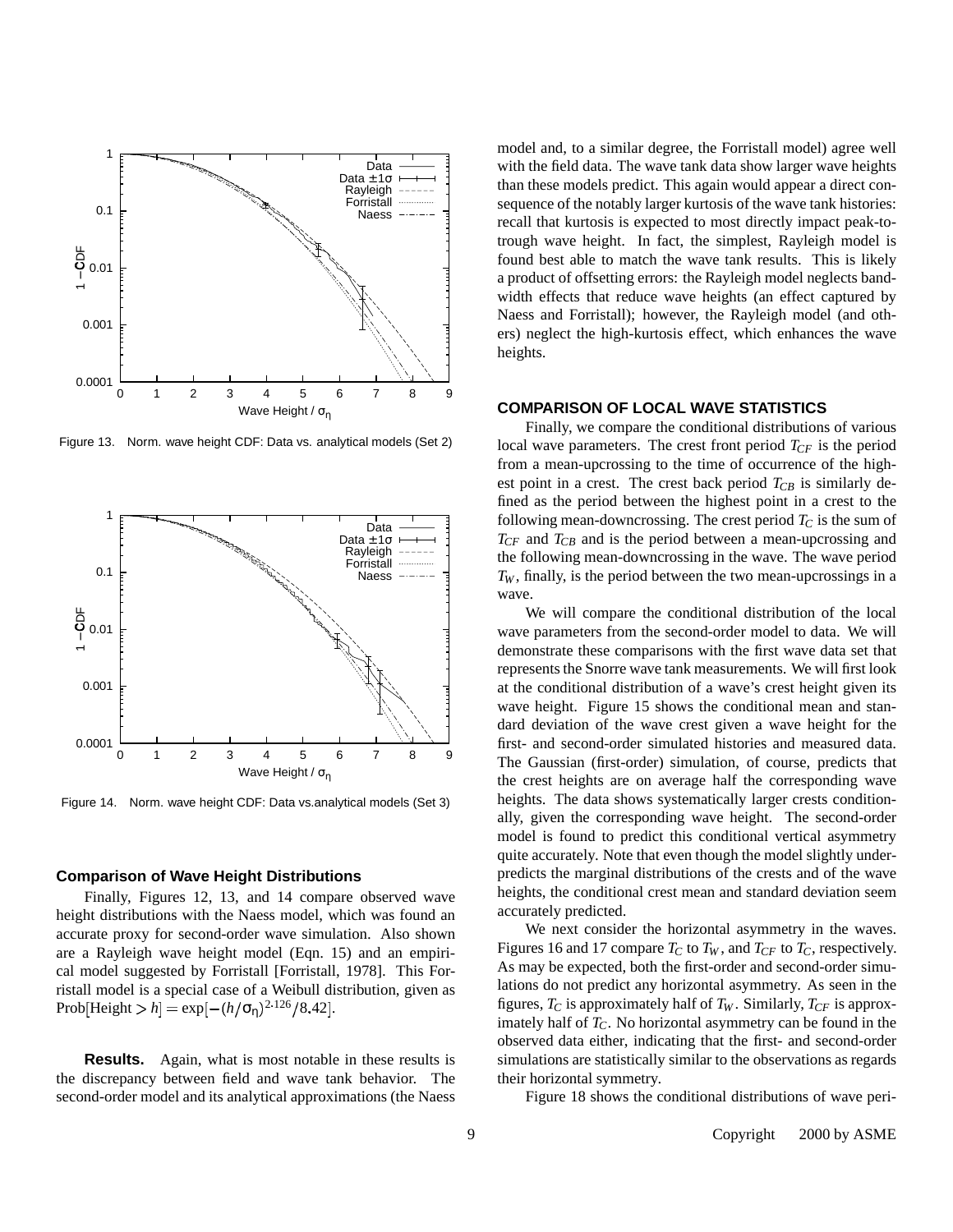

Figure 15. Crest height vs. wave height

ods given crest heights for data, first- and second-order simulations. This figure shows the conditional median along with 16 and 84-percentile spread of wave periods given crest heights. All results show the same trend of increasing wave periods for small to moderate crest heights, and constant wave periods for large crest heights. The asymptotic wave period is close to the central period obtained from the first moment of the wave spectrum (in this case the central period is about 12 seconds; cf. Table 1). Figure 19 shows a similar comparison of conditional distribution of maximum of  $T_{CF}$  and  $T_{CB}$  in a wave vs. the crest height of the wave. This is again shown as the conditional median with 16 and 84-percentile scatter of Max.(*TCF*, *TCB*) given crest heights. Such statistics are of interest, for example, in identifying the large high-frequency resonant ("ringing") responses that may be observed in offshore structures. Again, all results show the same trend of increasing periods for small crests and a gradual asymptote period for large crest heights, with the second-order model offering a slightly better agreement to data. The asymptotic maximum of the crest front and back period for large crest heights is about 25% of the central wave period.

#### **CONCLUSIONS**

This paper has addressed two distinct tasks: analytical models consistent with random second-order waves, and evaluation of these models with respect to observed wave behavior. Conclusions with respect to these tasks are as follows:

**Analytical models of random second-order waves.** A set of convenient analytical expressions has been shown to be consistent with the behavior of random second-order waves. These include useful approximations to (1) the wave skewness and kurtosis (from Eqns. 9–10), (2) the wave elevation CDF (Eqn. 12),



Figure 16. Crest Period  $T_C$  vs. wave period  $T_W$ 



Figure 17. Crest front period *TCF* vs. crest period *T<sup>C</sup>*

(3) the wave crest CDF (Eqn. 14), and (4) the wave height CDF (Eqn. 16). Agreement of  $(2)$ – $(4)$  is demonstrated here in Figures 3, 4, and 5 respectively. Hence we believe these analytical models accurately represent the behavior of second-order random waves. They remove the need for full time-domain simulation of second-order waves, involving double Fourier sums (e.g., Eqns. 4–5.)

**Comparison ofsecond-order models with wave data.** The major finding is the notable difference between wave tank data (sets 1 and 2) and Ekofisk field data (set 3). This is most fundamentally seen at the wave moment level: while all data sets shows similar skewness levels, the wave tank data shows systematically greater kurtosis than the field data (Figures 1 vs 2). As these figures show, the second-order model accurately pre-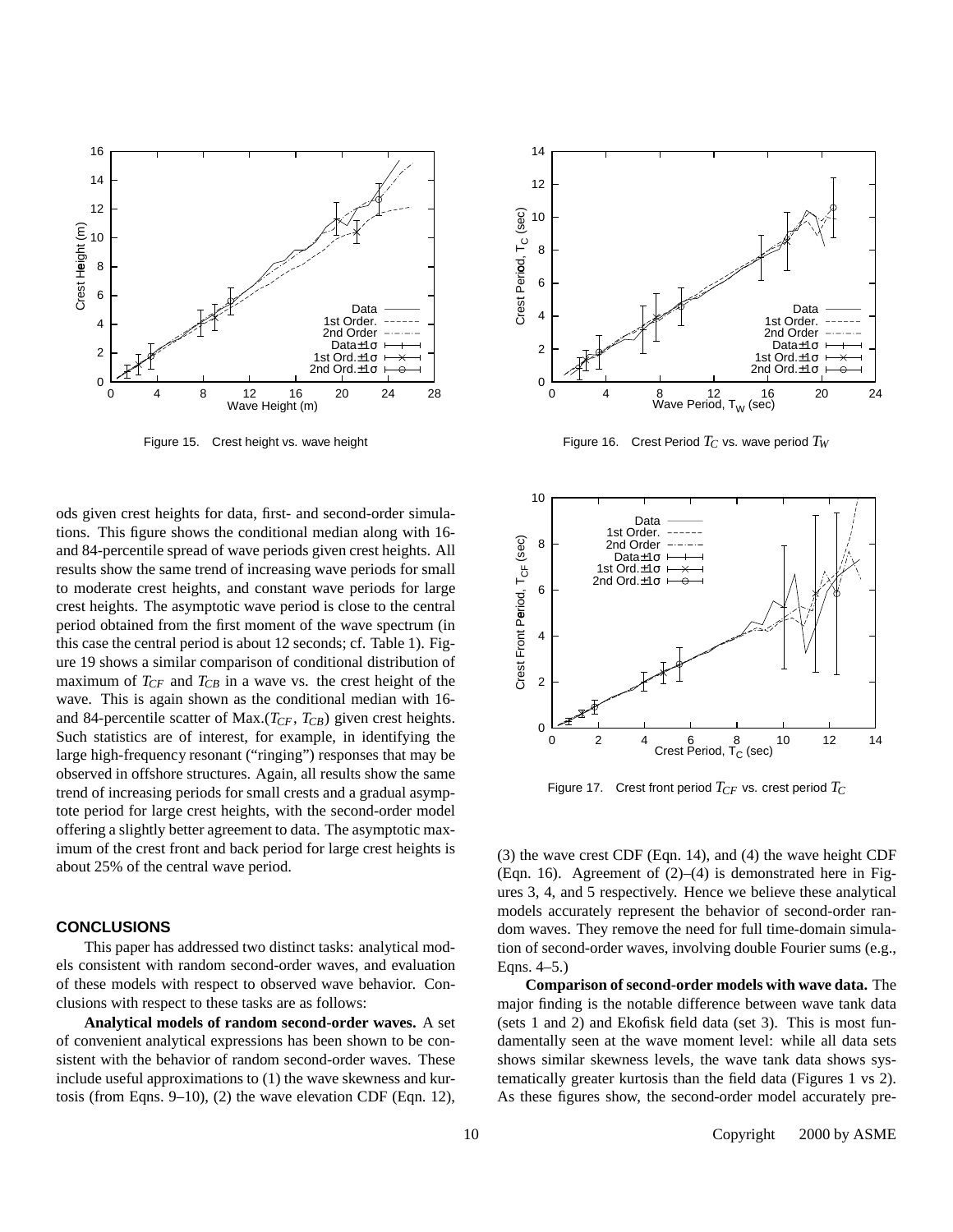

Figure 18. Wave period  $T_W$  vs. crest height



Figure 19. Maximum of crest front (*TCF* ) and crest back (*TCB*) periods vs. crest height

dicts kurtosis trends for Ekofisk, but underestimates them for the wave tank histories. This discrepancy propagates through all CDF comparisons in a consistent manner: the analytical CDF models of wave elevations, wave crests, and wave heights accurately predict the Ekofisk results but somewhat underestimate wave tank results.

These differences between field data and model tests may be due to the higher severity of the model test seastates, and/or the possible short-crestedness of the field data. We caution also that our study of model tests here includes only two hours of data; however, preliminary study of other, longer wave tank histories appear to show similar trends. Should this prove to be the case, we recommend that the second-order models be enhanced

in some way—e.g., through empirical results that capture the enhanced kurtosis values as a function of wave steepness—to predict extreme wave levels. The Hermite model appears able to propagate these effects into the upper distribution tails, provided it is calibrated with accurate skewness and kurtosis values (as in the "Cubic Hermite" in Figure 6, which uses observed wave moments rather than those predicted by second-order theory).

#### **ACKNOWLEDGMENTS**

This study is part of the doctoral work of the first author and has been supported by the Office of Naval Research, grant N00014-95-1-0366, under the supervision of Dr. Peter Majumdar, and grant N00014-96-1-0641, under the supervision of Dr. Roshdy S. Barsoum. Additional funding has been provided by the Reliability of Marine Structures (RMS) program at Stanford University. The authors wish to thank Dr. Sverre Haver of Statoil for providing the North Sea wave data and Dr. Tom Marthinsen of Saga Petroleum for providing the wave tank data.

## **References**

- Anastasiou, K., Tickell, R. G., & Chaplin, J. R. 1982. The nonlinear properties of random wave kinematics. *In: Proceedings of the 3rd International Conference on behavior of offshore structures*. MIT, Massachusetts.
- Forristall, G. Z. 1978. On the Statistical Distribution of Wave Heights in a Storm. *Journal of Geophysical Research*, **83**(C5), 2353–2358.
- Haring, R. E., Osborne, A. R., & L.-P., Spencer. 1976. Extreme Wave Parameters based on Continental Shelf Storm Wave Records. *Pages 151–170 of: Proceedings of the 15th Coastal Engineering Conference*.
- Hasselmann, K. 1962. On the non-linear energy transfer in a gravity-wave spectrum. *Journal of Fluid Mechanics*, 481– 500.
- Hu, S.-L. J., & Zhao, D. 1993. Non-Gaussian Properties of Second-order Random Waves. *Journal of Engineering Mechanics*, **199**(2), 344–364.
- Huang, N. E., Long, S. R., Tung, C-C., Yuan, Y., & Bliven, L. F. 1983. A Non-Gaussian Statistical Model for Surface Elevation of Nonlinear Random Wave Fields. *Journal of Geophysical Research*, **88**(C12), 7597–7606.
- Hudspeth, R. T., & Chen, M.-C. 1979. Digital simulation of nonlinear random waves. *Journal of the Waterway, Port, Coastal and Ocean Division*, **105**(WW1), 67–85.
- Jha, A. K., de Jong, P. R., & Winterstein, S. R. 1997. Motions of a spar buoy in random seas: Comparing predictions and model test results. *In: Proceedings, Behavior of Offshore Structures BOSS–97*. Delft Univ.